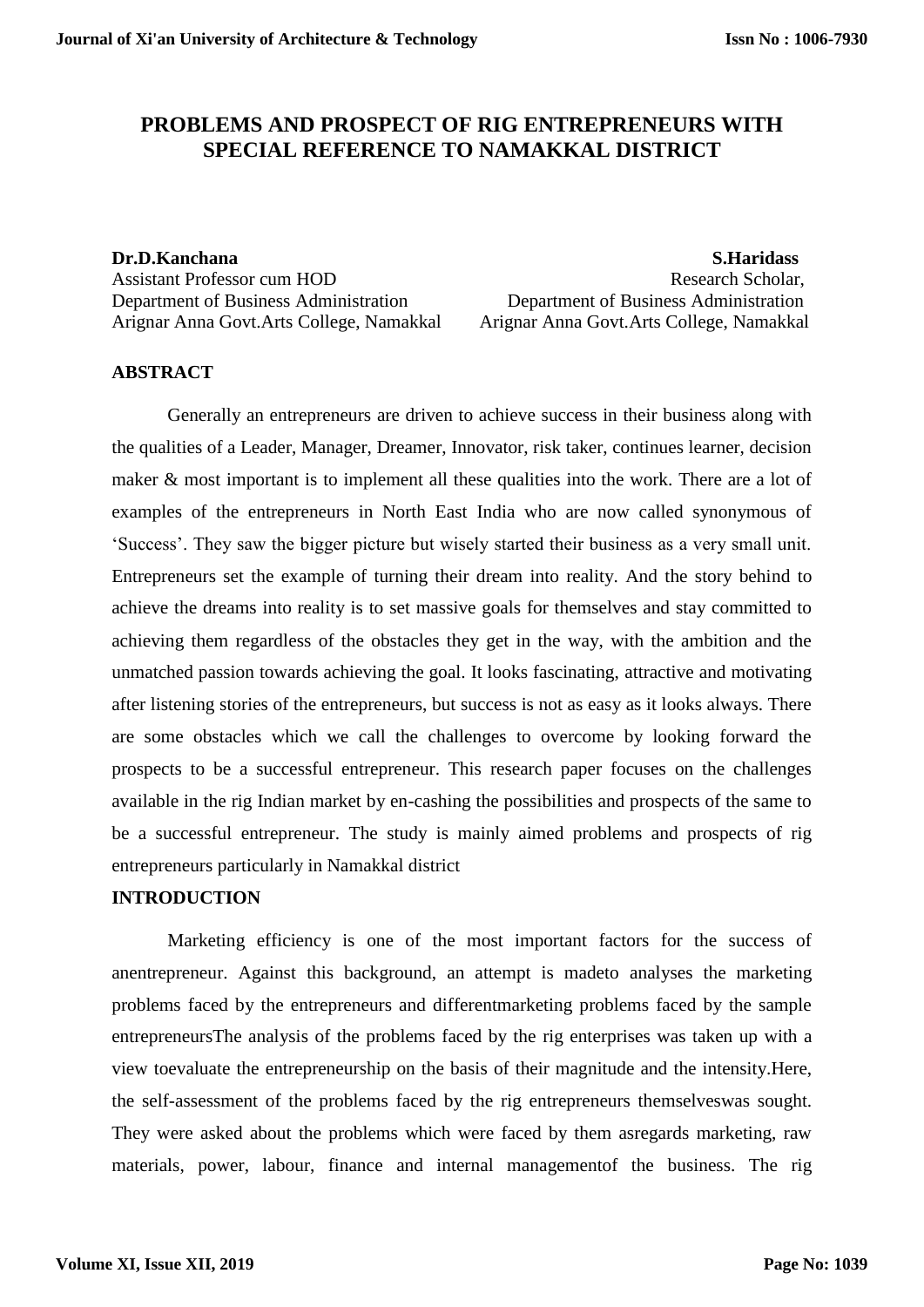entrepreneurs were asked to mark out the major problems facedby them. They were further asked to specify the nature of particular problems. Forexample, if the problem faced was relating to marketing, the entrepreneurs wereasked to clearly specify whether it is a problem of competition from other smallunits, competition from large units, slackness in demand, lack of advertising efforts,transport problems or any other problems. In the same way, the enquiry into other major problems is also made.

Entrepreneurship is the activity of venturing into new enterprises. As distinct from management, entrepreneurship is the creation of new enterprises to meet new challenges and opportunities presented by a given situation. It is a process of bearing a non-insurable risk as to achieve business objectives (Awe, 2006). Thus, entrepreneur perceives the commercial potency of an idea mobilizes the needed resources and provides the force to detonate the commercial exploitation of the business idea, the business idea then turns into a commercial venture; which adds economic value and has profit as its main objective. Consultants have had to prepare feasibility reports on a number of occasions. It might be for a start-up business or for the expansion of an existing one. As countries develop industries become more complex. This is a direct outcome of technological improvements that increase alternatives in production methods. Information flows more freely and even more easily than ever.

Rig Entrepreneur is one of the important inputs in the economic development of a country or of regions within the country. Entrepreneurial competence makes all the difference in the rates of economic growth. The small-scale industrial sector and business are left completely by private entrepreneurs. Several factors go into the making of an entrepreneur. Individuals, who initiate, establish, maintain and expand new enterprises, constitute the entrepreneurial class. The socio-political and economic conditions, the availability of industrial technology and know-how, state of art and culture of business and trading, existence of markets for products and services and the incentives and facilities available for starting an industry or business, all have a bearing on the growth of entrepreneurship. Conducive environment is created through the policies and interest of the government in economic and industrial development. Entrepreneurs shape economic destiny of nations by creating wealth and employment, offering products and services, and generating taxes for governments. That is why entrepreneurship has closely been linked to economic growth in the literature on the subject. India has been growing at a relatively high rate in the last few years, and is likely to be the largest economy in the world by 2050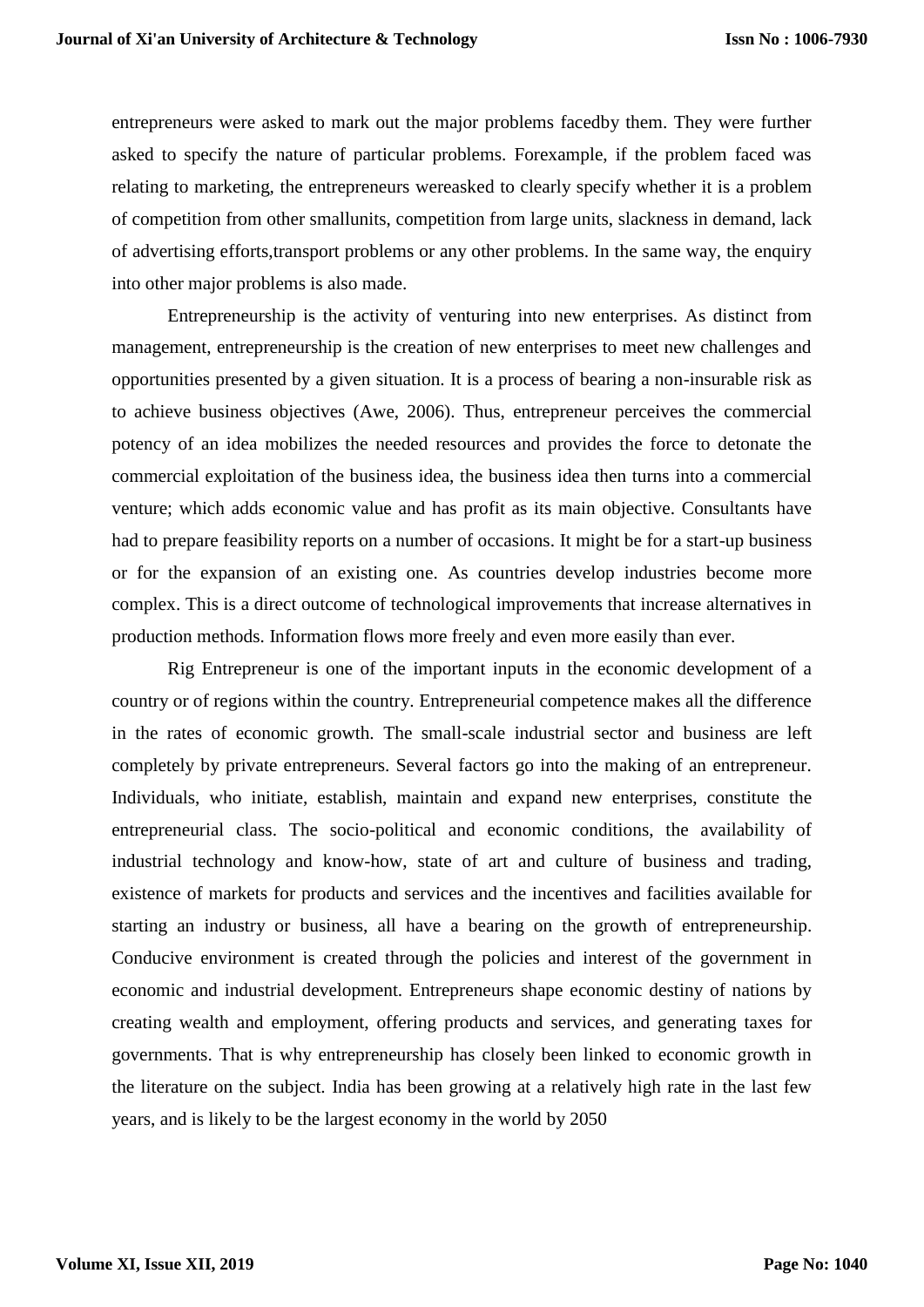#### **PROBLEMS FACED BY RIG ENTREPRENEURS**

**Unstable Political System**- The various crises rocking the various Governments at the threetiers of government causes certainty and increased the risk associated with investments.

**Poor Government Policy**- Though the government of India is fully aware of the importance of entrepreneurial development, yet we do not have a proper national policy on entrepreneurship (Rig &Borewells). It is expected that the government will formulate and enforce a policy aimed at promoting balanced regional development of various areas through promotion of Rig entrepreneurs.

**Poor Response of Financial Institutions-** Rig Entrepreneurs are not able to offer collateral security for the grant of loans. Banks are not prepared to play with the public money and hence they impose various conditions for the grant of loans, these entrepreneurs who fail to comply with the conditions are not able to get loan and hence, the dream of starting-up their own entrepreneurship is shattered. Helpful attitude of lending institutions will go a long way in stimulating entrepreneurial climate.

**Lack of education**- Rig entrepreneurs are lagging far behind in the field of education. Most of them (around sixty per cent of total) are illiterate. Due to lack of proper education, Rig entrepreneurs remain in dark about the development of new technology, new methods, and other governmental support which will encourage them to flourish.

**Tough competition**- Usually Rig entrepreneurs employ low technology in the process of production. In a market where the competition is too high, they have to fight hard to survive in the market against the organized sector and capacity to adopt advanced technology in managing enterprises.

**Lack of entrepreneurial aptitude -** Lack of entrepreneurial aptitude is a matter of concern for Rig entrepreneurs. They have no entrepreneurial bent mind. Even after attending various training programmes on entrepreneurship they are failed to tide over the risks and troubles that may come up in an organizational working

**Limited managerial ability -** Management has become a specialized job which only efficient managers perform. Rig entrepreneurs are not efficient in managerial functions like planning, organizing, controlling, coordinating, staffing, directing, motivating etc. of an enterprise.

**Legal formalities -** Fulfilling the legal formalities required for running a business becomes an upheaval task on the part of a Rig entrepreneur because of the prevalence of corrupt practices in government offices and procedural delays for various licenses, and etc.,. In such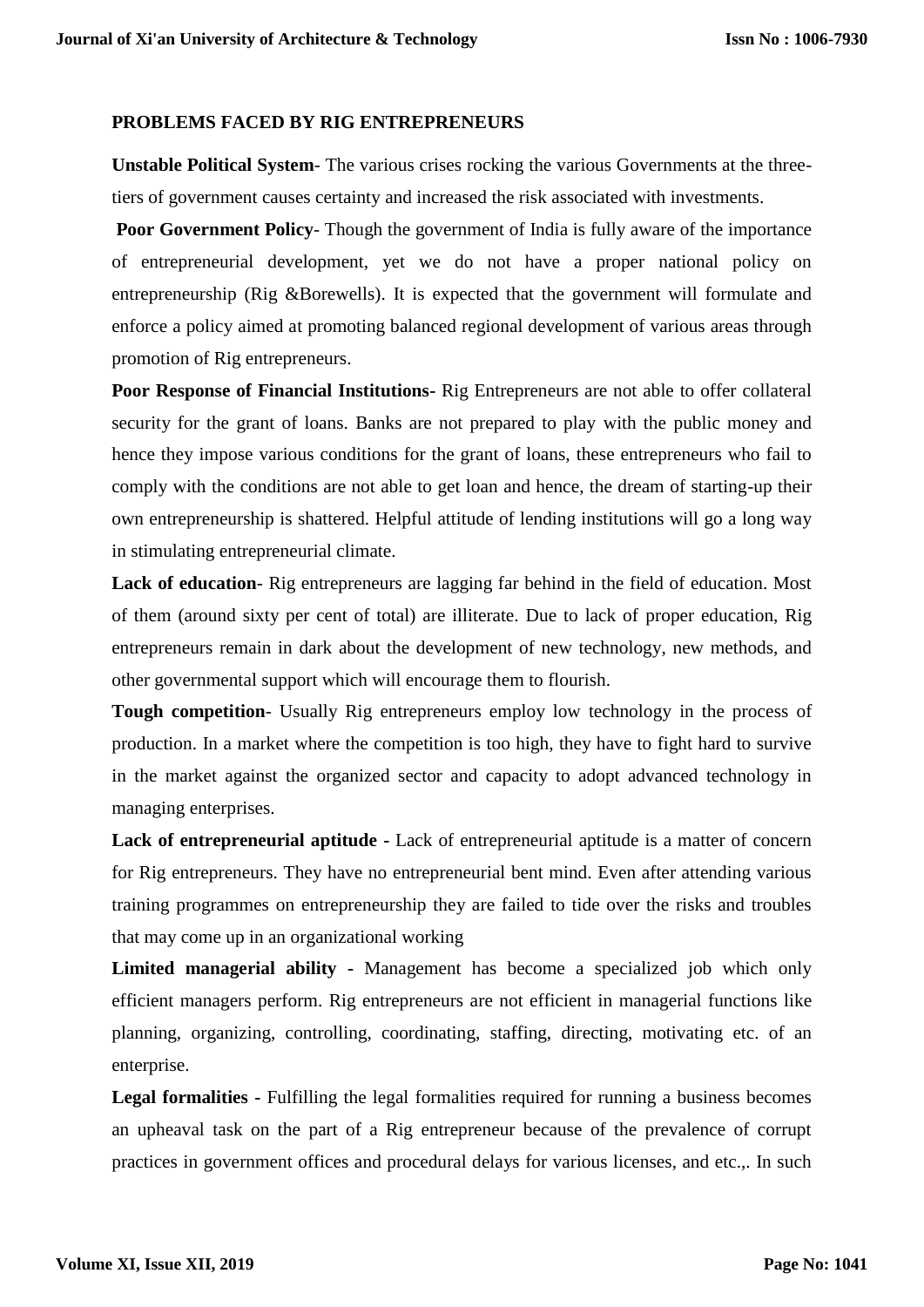situations they find it hard to concentrate on the smooth working of the business.

**Low skill level of workers** - Most of the entrepreneurs of rural areas is unable to find workers with high skills. Turnover rates are also high in this case. They have to be provided with on the job training and their training is generally a serious problem for the entrepreneur as they are mostly uneducated and they have to be taught in the local language which they understand easily.

**Lack of self-confidence -** Arig entrepreneurs because of their inherent nature, lack of selfconfidence which is essentially a motivating factor in running a business successfully. They have to strive hard to strike a balance between managing a family and managing a business.

Conclusion In summary, one can learn the following things from my study project. First, entrepreneurs are going to be the backbone of any country so that economic development depends upon them. Second, government must frame the policies to motivate the Rig and the financial institutions must try to close a financial gap by providing a diverse portfolio of financial products to underserved communities

## **REVIEW OF LITERATURE**

**Timmons, J.A.,** (2010) highlighted the cultural and psychological factors influencing the entrepreneurship in rural areas. It is mentioned that most people in rural areas are engaged in the traditional occupations which are land-based and, therefore, had developed an orientation to think of their occupational life in term of interaction with land and whatever it can produce. Therefore, gradually an attempt has to be made to diversify large sections of the rural people who are guided by traditional culture in their occupational choices to occupations in the non-traditional areas like small scale, cottage and household industries,etc.

**Petrin** (2012) in another article concluded that rural development is now being largely linked to entrepreneurship. It acts as a vehicle to improve the quality of life for individuals, families and communities in order to sustain a healthy economy and environment.

**GhoshBishwanath,** (2015) found that the rural entrepreneurs started their enterprises as a part time activity in small villages while it is a main business in the large villages. The fathers of the most rural entrepreneurs were businessmen and they are engaged in the same line of business or allied line of business. Majority of the rural entrepreneurs purchase their materials once in a month. The major problem of the rural entrepreneur is credit sale because the demand characteristics for a product are closely connected with agricultural income.

**Ashokan**, (2016)1, B.C Mitchell, (2004)3, Jayanta Kr. Gopal, (2004)8, Prabha Devi,(2005)5, stated that rurality defines a territorially specific entrepreneurial milieu with distinct physical, social and economic characteristics. Location, natural resources and the landscape, social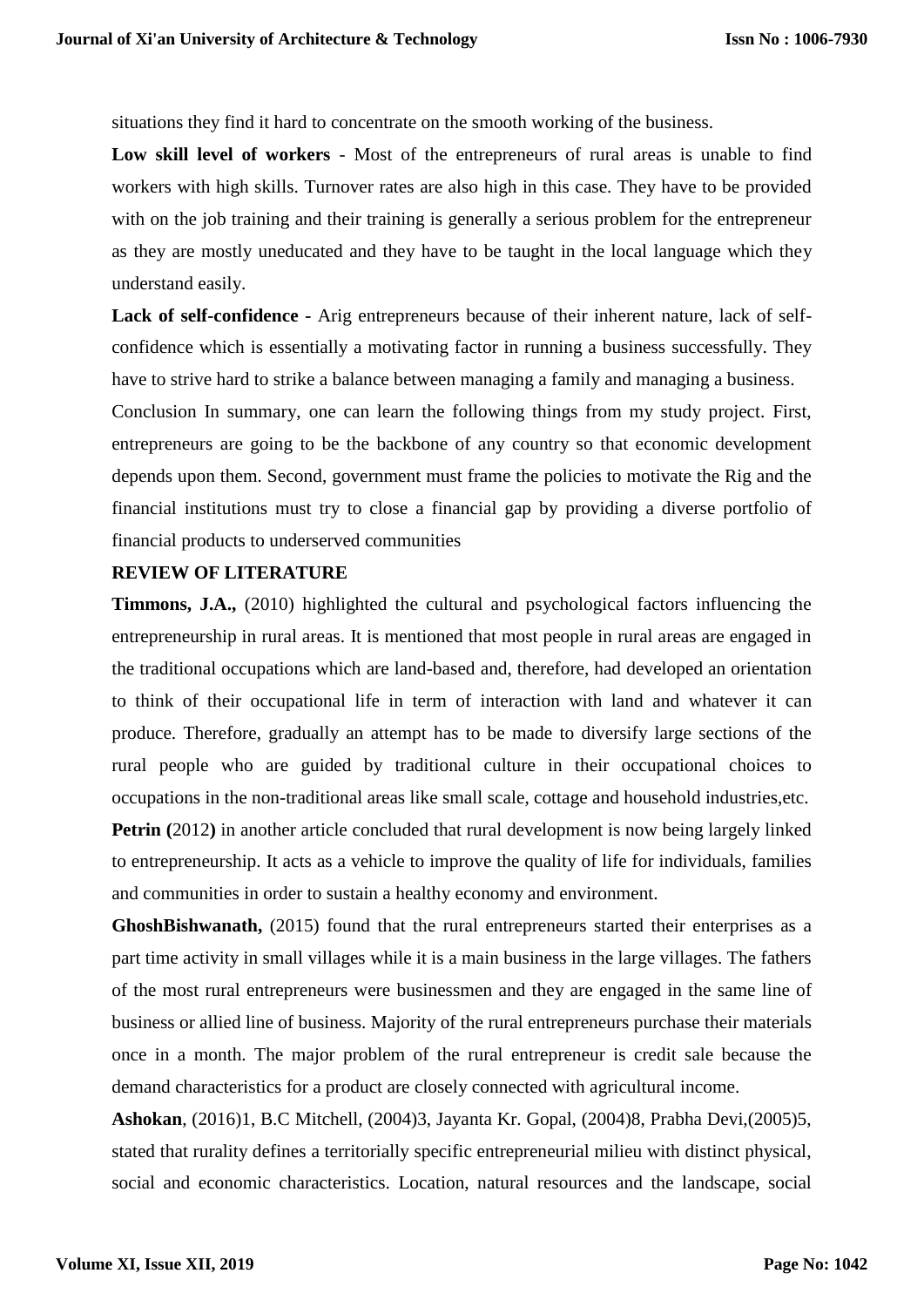capital, rural governance, business and social networks, as well as information and communication technologies, exert dynamic and complex influences on entrepreneurial activity in rural areas.

**VenkateshBabu,** (2012)opinioned that rural entrepreneurship should not only set up enterprises in rural areas but should be also using rural produce as raw material and employing rural people in their production processes. Rig entrepreneurship is, in essence, that entrepreneurship which ensures value addition to rural resources in rural areas engaging largely rural human resources. In other words, this means that finished products are produced in rural areas out of resources obtained in rural areas by largely rural people.

## **OBJECTIVES OF THE STUDY**

The purpose of the study is to identify the problems encountered by rig entrepreneur and to suggest such measures as would solve them. The detailed objectives to the study are as follows:

- $\triangleright$  To enquire into the socio-economic background of rig entrepreneurs in NamakkalDistrict
- $\triangleright$  To examine the problems of rig entrepreneurs related to financial problems and labour in NamakkalDistrict.
- $\triangleright$  To find out the sources of capital raised for starting the business of rig entrepreneurs
- $\triangleright$  To study the Opinions on Prospects of rig Entrepreneurship Development in study area
- $\triangleright$  To give appropriate prospects to overcome the problems of rig entrepreneurs in NamakkalDistrict.

# **METHODOLOGY OF THE STUDY**

In order to accomplish the objectives, the present study is mainly based on both primary and secondary sources of information.

The primary data has been collected mainly from extensive field survey of the sample units. To obtain primary information, personal interview has been conducted through well designed questionnaires especially prepared in view of the objectives of the study.The secondary data is mainly congregated from published and unpublished works on the related topics. Census reports, economic surveys, journals, newspapers were major source for secondary information. Moreover, web resources also an important source of secondary information. Sources of capital rose for starting.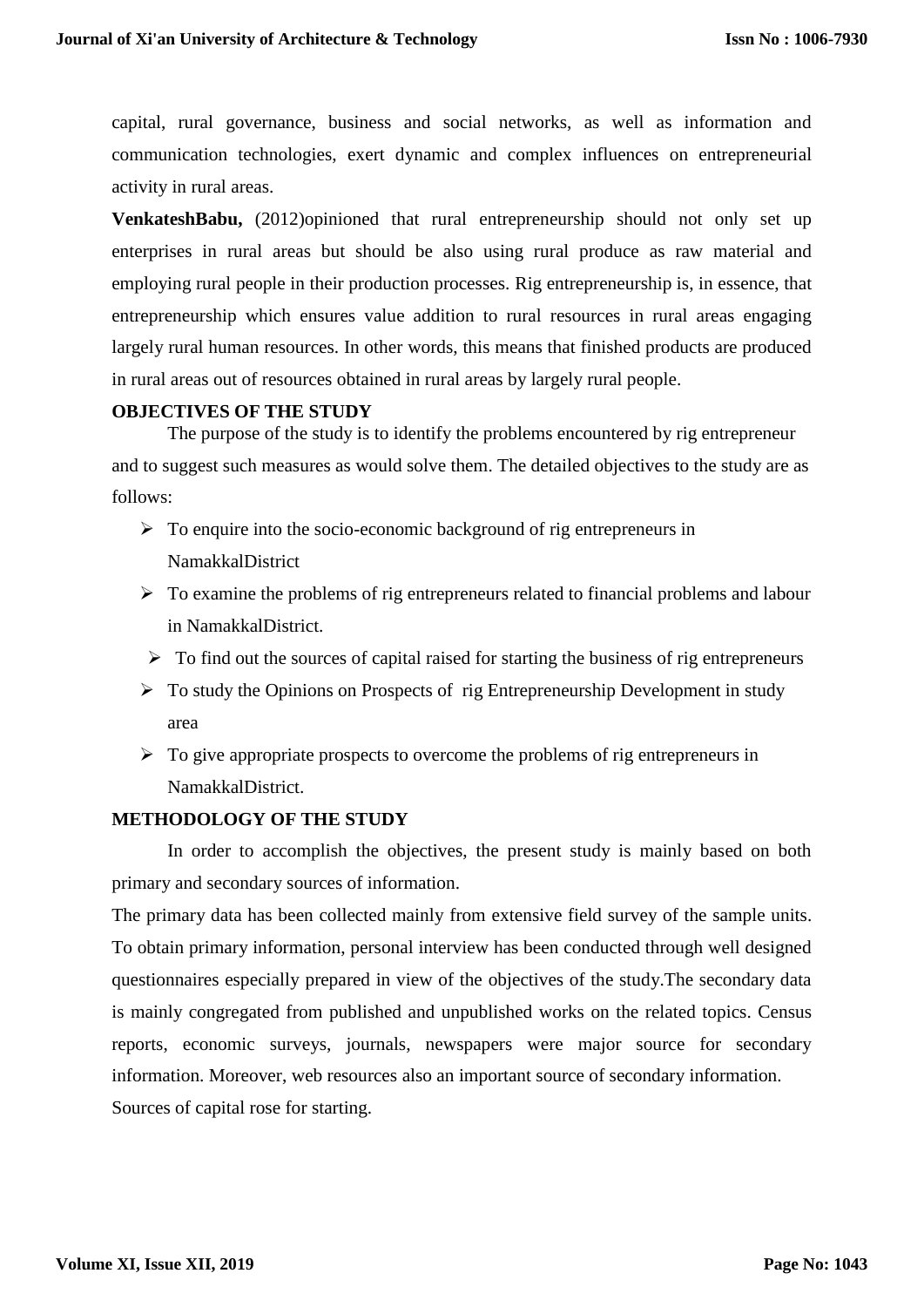# **TABLE NO : 01**

# **SOURCES OF CAPITAL RAISED FOR STARTING THE BUSINESS**

| <b>Sources of Capital</b>         | <b>Frequency</b> | <b>Percentage</b> |  |  |
|-----------------------------------|------------------|-------------------|--|--|
| Own Capital                       | 66               | 27.27             |  |  |
| Loans from Financial Institutions | 72               | 29.75             |  |  |
| Sale of properties                | 55               | 22.73             |  |  |
| Loans from friends and relatives  | 39               | 16.12             |  |  |
| Any other (Specify)               | 10               | 4.13              |  |  |
| Total                             | 242              | 100               |  |  |

Sources: Primary data

The above table focuses on the sources of capital raised for starting the business, and the results reveal that majority of 29.75 per cent entrepreneurs raised their capital in the form of loans from financial institutions, 27.27 per cent entrepreneurs raised their own capital, and 22.73 per cent entrepreneurs gathered their capital by selling their properties. However, the proportion of entrepreneurs who raised capital in the form of loans from friends and relatives is 16.12 per cent and 4.13 per cent from other sources.

It can be inferred from the above analysis that there is a dire need for the government to take initiatives in promoting rig entrepreneurship by providing easy access to loans from financial institutions. This action of government develops rig entrepreneurship which in turn leads to economic development of the nation as a whole.

| Government role on<br>Entrepreneurship                                                             | Excellent | Good | Neutral | Average | Poor | Mean | $_{\rm{SD}}$ | Percentage<br>Score |
|----------------------------------------------------------------------------------------------------|-----------|------|---------|---------|------|------|--------------|---------------------|
| Role of State and Central<br>Governmentsin the<br>development of rig<br>Entrepreneurship in India  | 6.7       | 18.3 | 11.7    | 48.3    | 15   | 2.53 | 1.16         | 38.3                |
| Government policies and<br>schemestowards rig<br>Entrepreneurship development                      | 3.3       | 25   | 23.3    | 31.7    | 16.7 | 2.67 | 1.13         | 41.6                |
| Implementation of rig<br>Entrepreneurship<br>Development Programmes by<br><b>State and Central</b> | 11.7      | 10   | 46.7    | 31.7    |      | 2.02 | 0.95         | 25.4                |

**TABLE NO: 02 Respondents Opinions on Government Role on Entrepreneurship Development**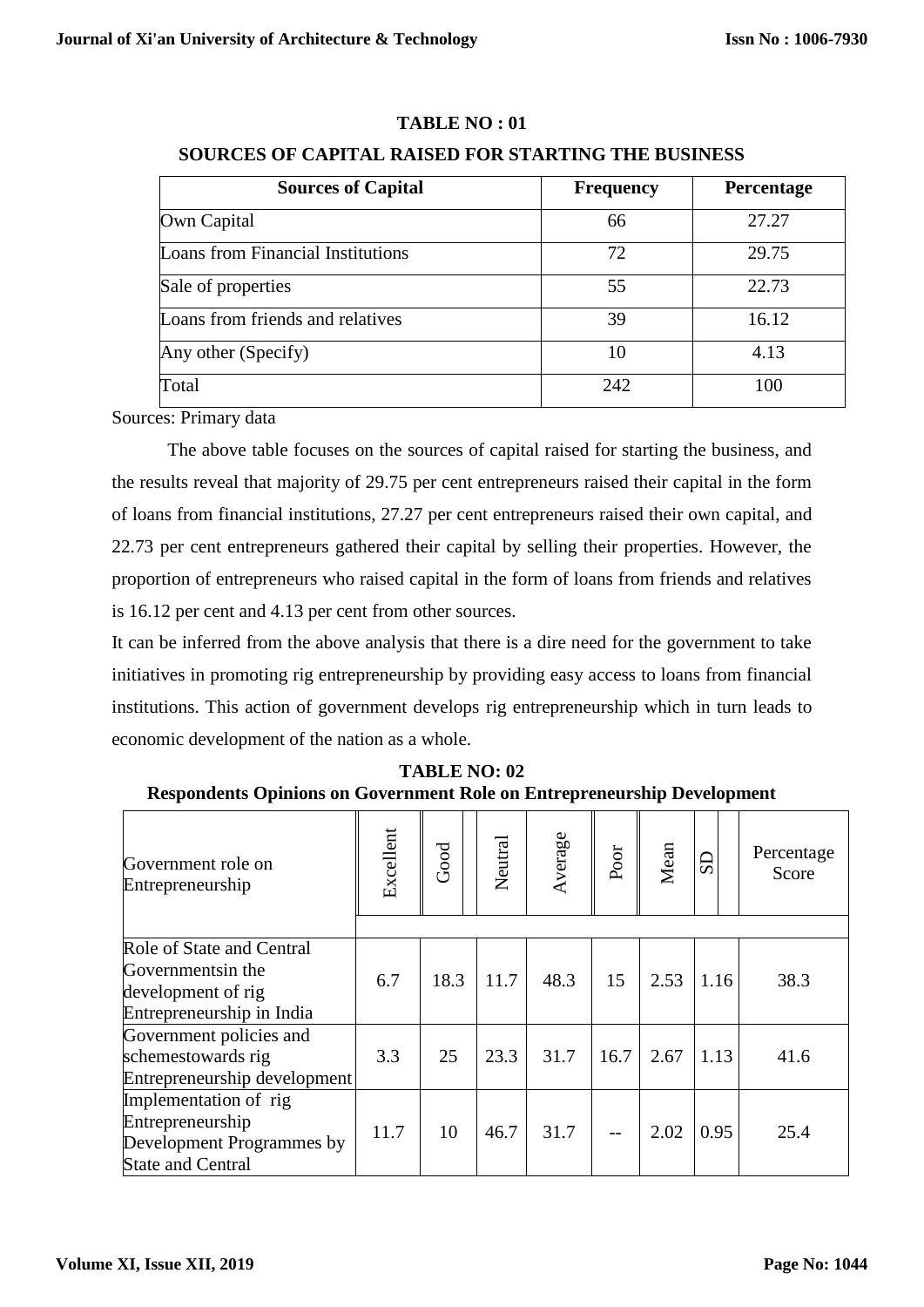| Governments in India                                                                                                                            |      |             |      |       |       |      |      |       |
|-------------------------------------------------------------------------------------------------------------------------------------------------|------|-------------|------|-------|-------|------|------|-------|
| Finance support provided by<br>the State and Central<br>Government for<br>Entrepreneurship<br>Development                                       | 6.7  | 20          | 16.7 | 33.3  | 23.3  | 2.53 | 1.24 | 38.3  |
| Finance support provided by<br>the private organizations like<br><b>Banks and finance Institutes</b><br>for rig Entrepreneurship<br>Development | 6.7  | 33.3        | 16.7 | 28.3  | 15    | 2.88 | 1.22 | 47.08 |
| Average Percentage                                                                                                                              | 7.02 | 21.32 23.02 |      | 34.65 | 14.00 | 2.53 | 1.14 | 38.17 |

Analysis:-

F-Value: 4.604, P-value: 0.001the average percentage score of all the statements is 38.17 Which is 1/3rd of 100 which reveals that only 1/ 3rd percentage respondents are opined positively on government role on rig entrepreneurshipFurther, the differences in the percentages score among the five statements are statistically significant as per thesignificant p-value of ANOVA test mentioned above. Further, the percentage score are all below 50% which shows that government does not support to grow rig entrepreneurship development in India.

**TABLE NO: 03**

| respondents Opinions on Frospects of Fug Emergencieship Development                                                                                            |           |      |         |         |      |           |      |                      |
|----------------------------------------------------------------------------------------------------------------------------------------------------------------|-----------|------|---------|---------|------|-----------|------|----------------------|
| Prospects on<br><b>Entrepreneurship</b>                                                                                                                        | Excellent | Good | Neutral | Average | Poor | Mean      | æ    | Percenta<br>ge Score |
| Rig Entrepreneurship<br>Development promotes<br>Economic Development of<br>India                                                                               | 33.3      | 53.3 | 10      | 3.3     |      | 4.17      | 0.74 | 79.17                |
| Entrepreneurship promotes<br>to development of India                                                                                                           | 40        | 50   | 6.7     | 3.3     |      | 4.27      | 0.73 | 81.67                |
| Entrepreneurship<br>development creates jobs<br>which reduce unemployment<br>in India                                                                          | 61.7      | 35   | 3.3     |         |      | 4.58      | 0.56 | 89.58                |
| <b>State and Central</b><br>Governments focus on<br>Entrepreneurship<br>development programmes<br>for economic growth and<br>development of Indian<br>Economy. | 16.7      | 20   | 38.3    | 18.3    | 6.7  | 3.22 1.14 |      | 55.42                |

**Respondents Opinions on Prospects of Rig Entrepreneurship Development**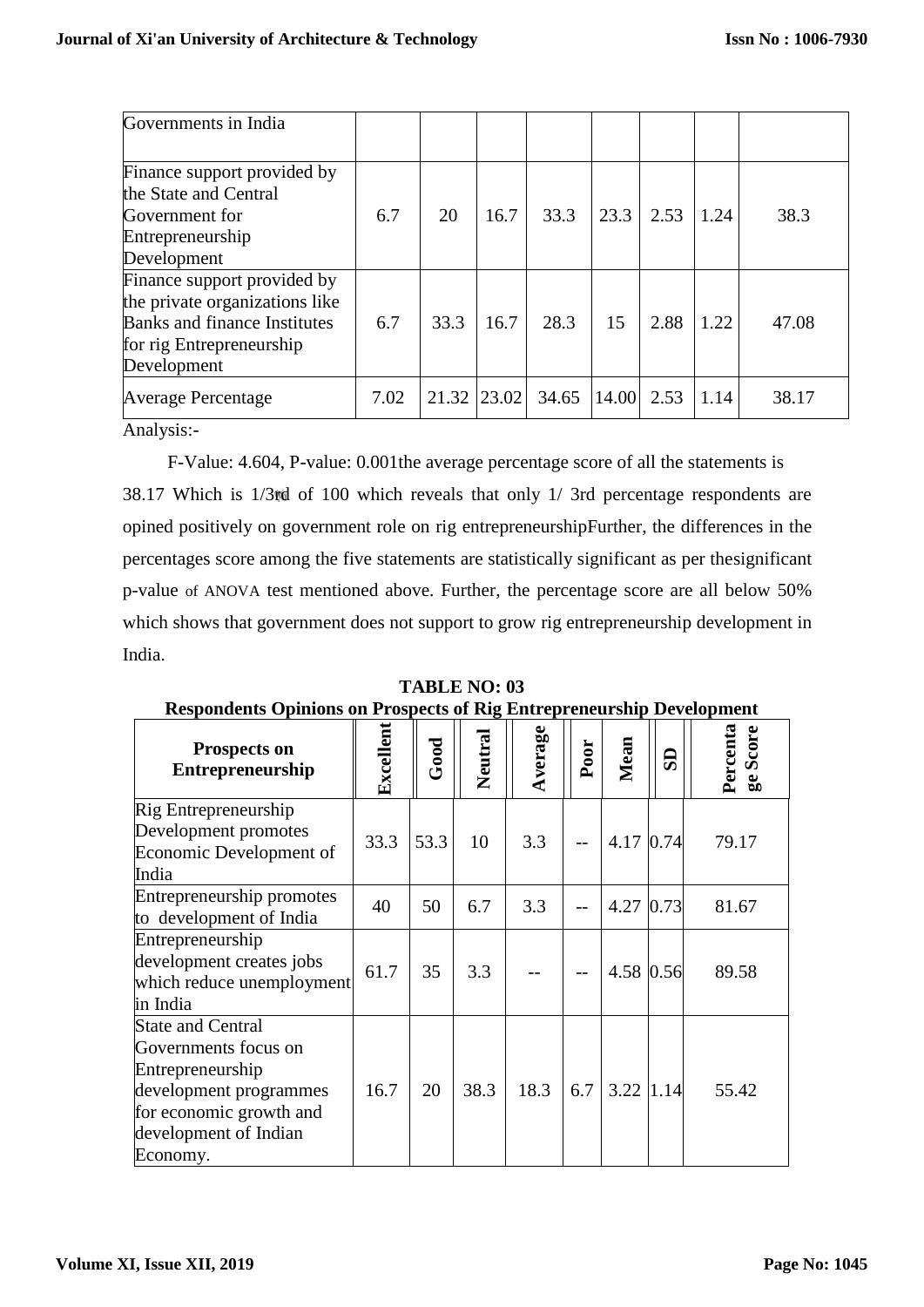| Entrepreneurship<br>development helps to<br>increase gross national<br>product as well as per capita<br>income of the people in our<br>nation. | 50 | 41.7 | 5 <sup>5</sup> | 3.3                                   | 4.38 0.74 | 84.58 |
|------------------------------------------------------------------------------------------------------------------------------------------------|----|------|----------------|---------------------------------------|-----------|-------|
| <b>Average Percentage</b>                                                                                                                      |    |      |                | 40.35 40.01 12.66 5.64 1.34 4.12 0.78 |           | 78.08 |

Analysis:-

# F-Value: 25.779, P-value: 0.000

The percentage score of third prospect "Entrepreneurship development creates jobs which reduce unemployment in India"(89.58) is significantly higher than the remaining four prospects followed by the second Prospect. Further a very less majority of the respondents are in view with the four prospect i.e., State and Central Governments are not satisfactory in focus for economic growth and development of Indian Economy

# **CONCLUSION**

Thus, the problems faced by the rig entrepreneurs are multi-dimensional which can be solved by coordinated efforts of entrepreneurs, supporting institutions and government agencies without red-tapism and bureaucratic attitude. The entrepreneurs should be educated and proper training should be given so that the entrepreneurial mind would be strengthened. Therefore, the need of the hour is to strengthen the sector so that it could adapt to the liberalized environment and contribute to the state's economy. In summary, one can learn the following things from my study project. First, entrepreneurs are going to be the backbone of any country so that economic development depends upon them. Second, government must frame the policies to motivate the Rig and the financial institutions must try to close a financial gap by providing a diverse portfolio of financial products to underserved communities.

## **REFERENCE**

- ACS, Z.J. and Storey, D.J. (2004) Introduction: Entrepreneurship and Economic Development.
- Awe, .O.W. (2010) Entrepreneurship Development. Fifth Edition Lagos, YBT Printserve Ventures.
- $\triangleright$  S. Shane, Two theories of entrepreneurship: alternative assumptions and the study of entrepreneurial action, 2003.
- H. Jolanda. (2008). International Entrepreneurship: An Introduction, Framework and Research Agenda. [Online]. 23(4). Available: http://www.entrepreneurship-sme.eu/
- S. Shane, E. A. Locke, and C. J. Collins, "Entrepreneurial motivation," Human Resource Management Review, vol. 23, no. 15, 2003.
- G. G. Palma, Entrepreneurship for Better Indonesia, 2012.
- $\triangleright$  S. Eman, The application of APBL (authentic problem-based learning) to enhance